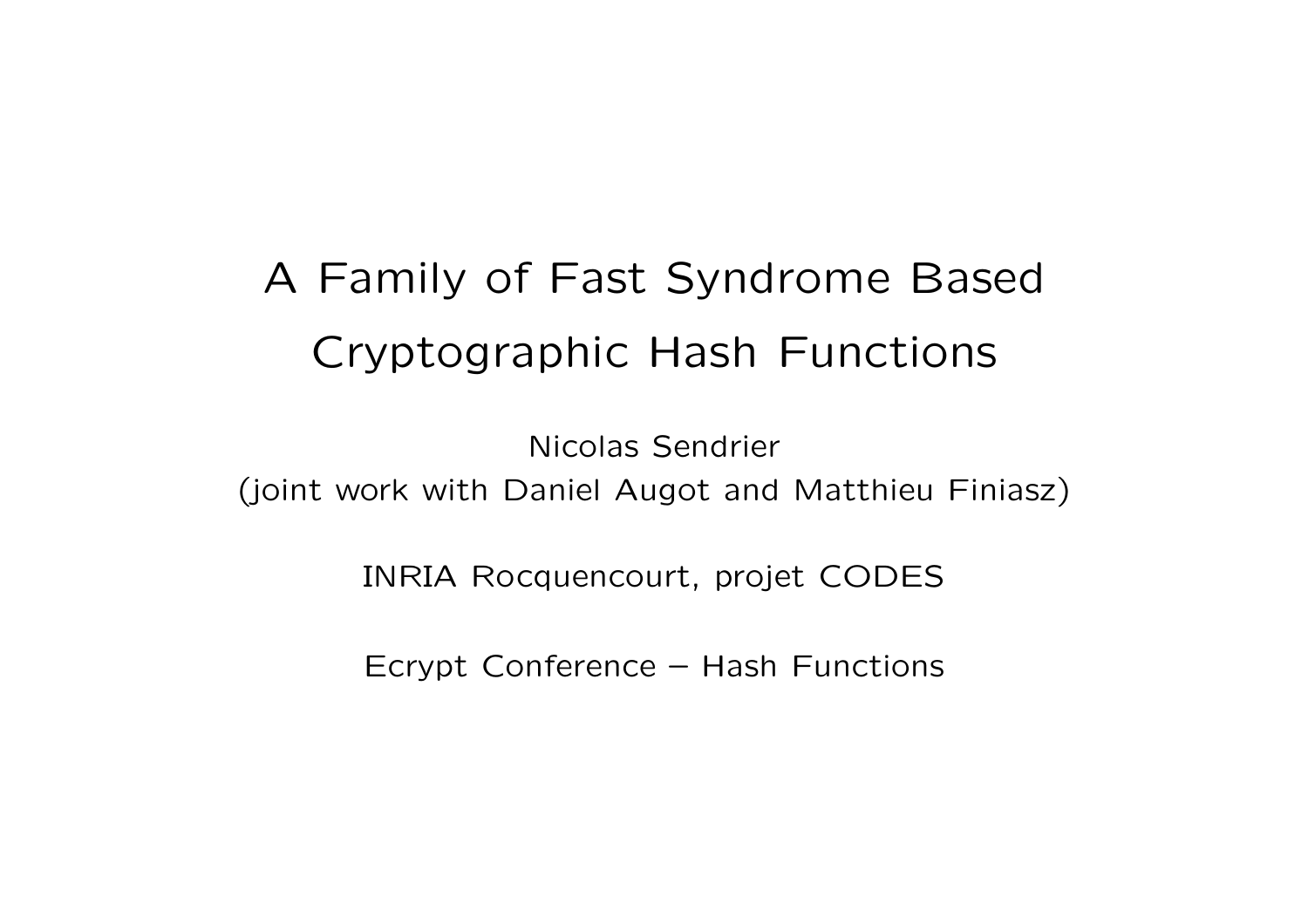#### Syndrome computing – A fast primitive

Let H be a binary  $r \times n$  matrix

$$
H = \boxed{\begin{array}{c|c} n & & \\ \hline & \ddots & \\ \hline & t & \end{array}} \quad r \quad \boxed{\begin{array}{c} \vdots \\ \vdots \\ \vdots \\ \vdots \\ \vdots \end{array}} = s \quad \boxed{\begin{array}{c} W_{n,t} = \{e \in \{0,1\}^n \mid w_H(e) = t\} \\ S: \ W_{n,t} \quad \longrightarrow \quad \{0,1\}^r \\ e \quad \longmapsto \quad eH^T \end{array}}
$$

Problem: SYNDROME DECODING NP-complete Instance: An  $r \times n$  binary matrix  $H$ , a word  $s$  of  $\mathbf{F}_{2}^{r}$  and an integer  $t > 0$ . **Question:** Is there a word of weight  $\leq t$  in  $\{e \mid eH^T = s\}$ ?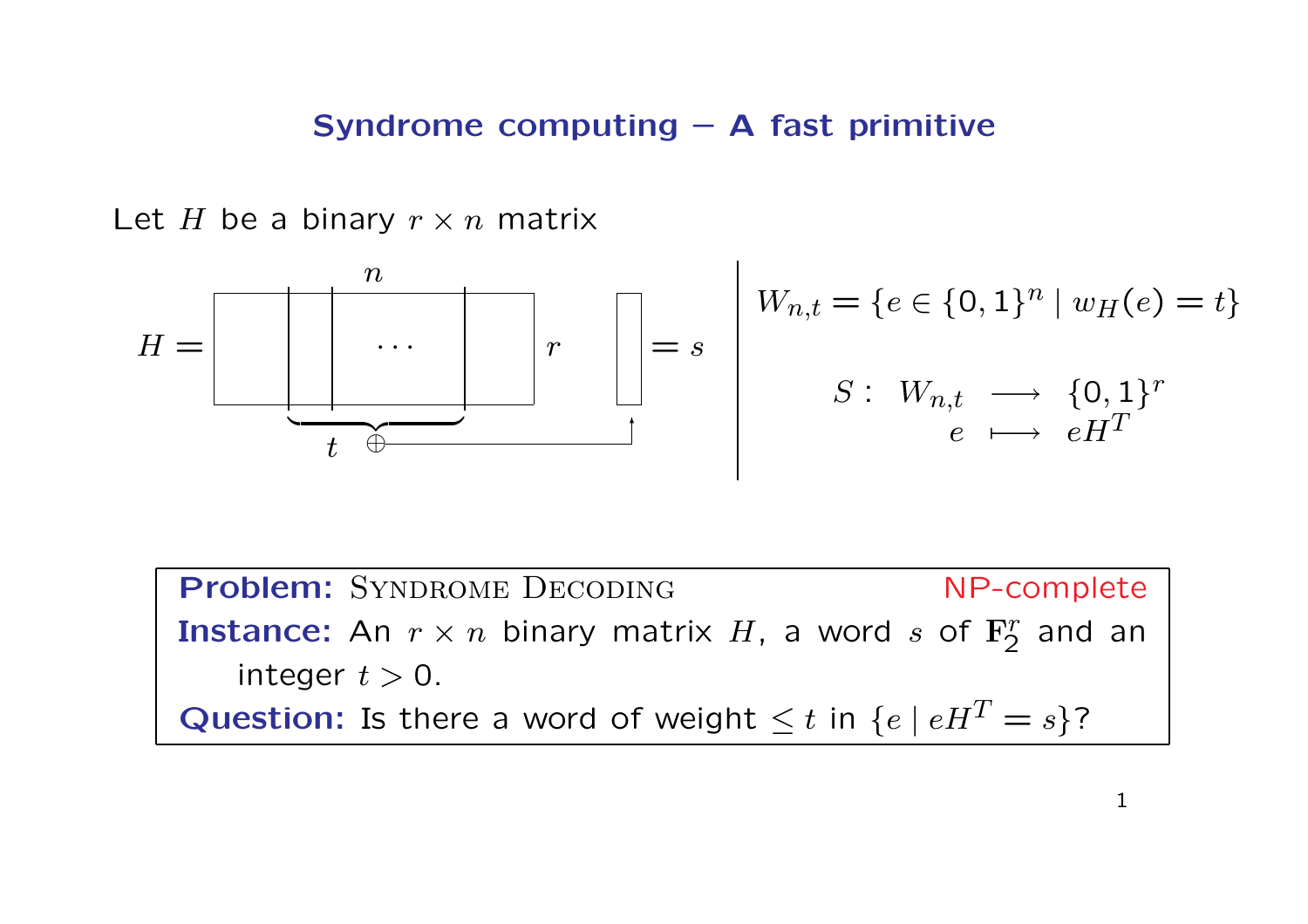## Compression fonction

To achieve compression, we must have  $($  $\overline{n}$ t ´  $> 2<sup>r</sup>$ . We must also define an encoding procedure (possibily with variable length input) to transform binary data in words of constant weight and length

$$
\phi: \{\mathsf{0},\mathsf{1}\}^* \longrightarrow W_{n,t}
$$

With the classical iterated construction, the text  $(x_1, \ldots, x_\ell)$  is hashed as follows (matrix  $H$  is chosen randomly once and for all):

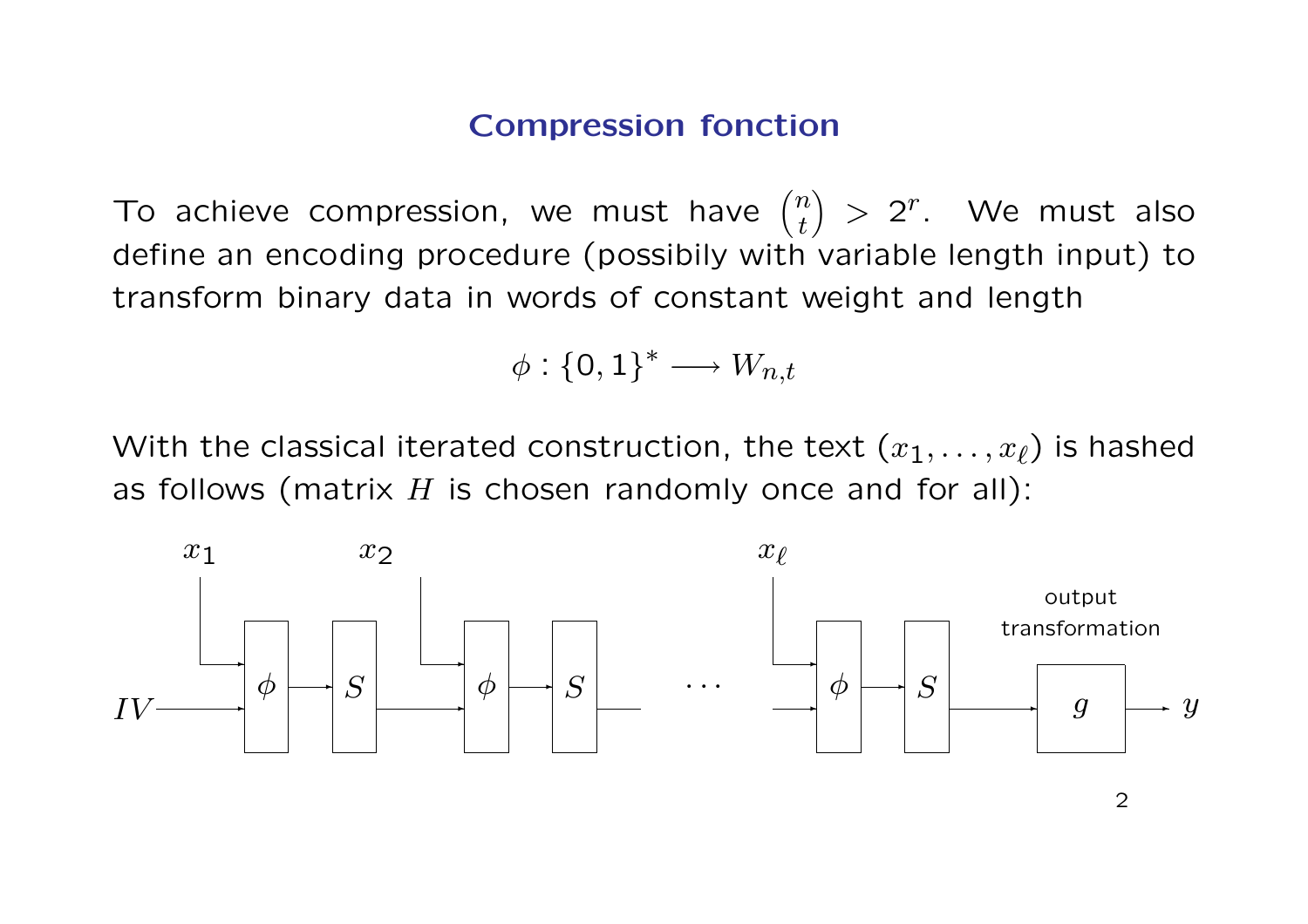#### Preimage resistance – Information set decoding



Cost for solving  $s = eH^T$ for a given  $H$  and  $s$ , with  $e$  of weigth  $t$  by information set decoding.

Both  $n$  and  $r$  are fixed  $t_{\mathsf{0}}$  is such that  $\big(\,$  $\overline{n}$  $t_{\mathsf{O}}$ ´  $\approx 2^r$ .

- The left hand side produces injective mappings (encryption)
- The point  $t_0$  produces a bijective mapping (signature)
- The right hand side produces surjective mappings (compression)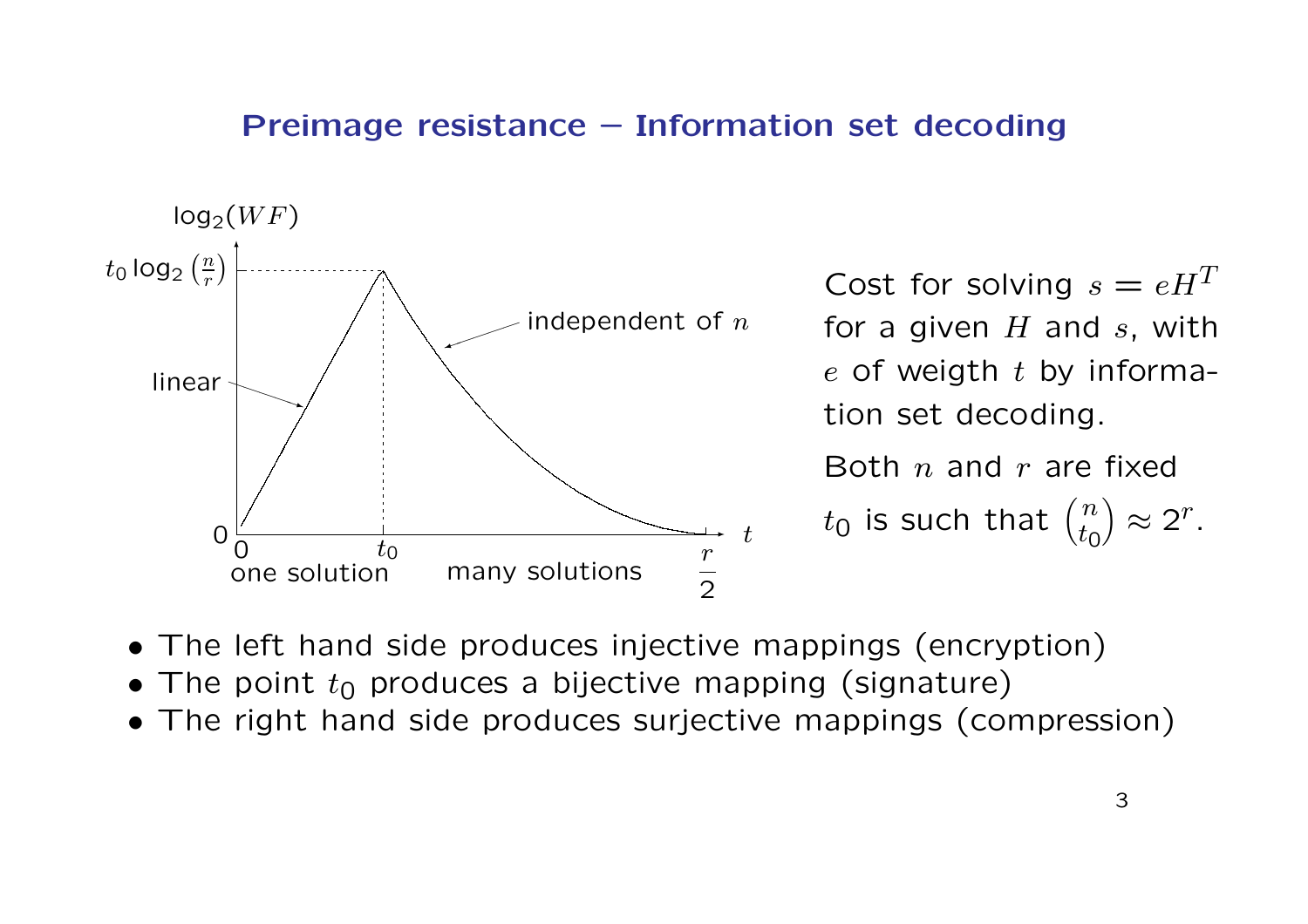# Collision resistance

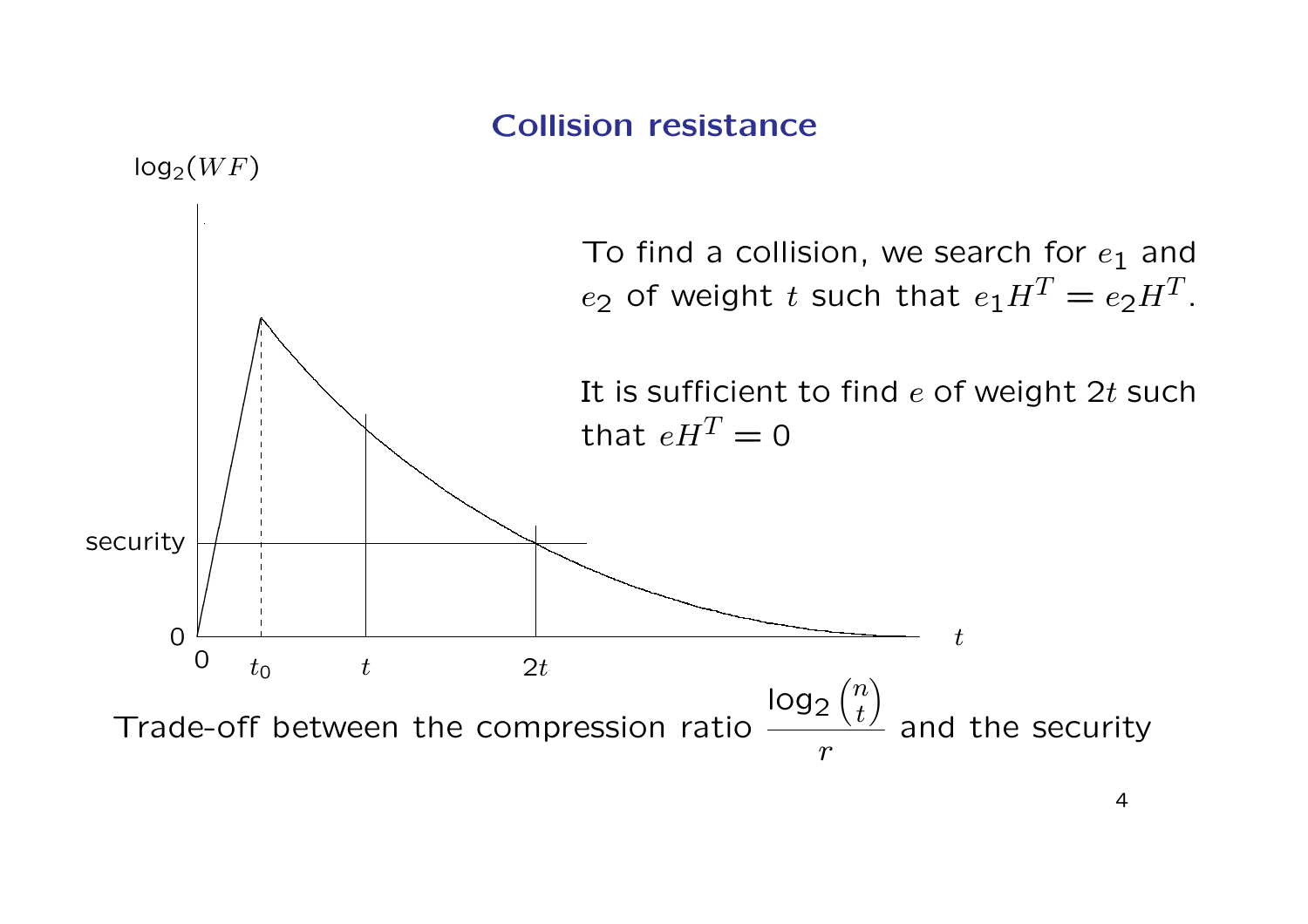# Camion/Patarin/Wagner generalized birthday attack

Unfortunately, information set decoding is not the best known attack (Coron and Joux).

The cost for solving syndrome decoding for weight  $w$  is  $O(2)$ r  $\overline{^{1+s}})$  where s is the largest integer such that

$$
\begin{cases} s \le \log_2 w \\ \binom{n}{w/2^s} > 2^{\frac{r}{1+s}} \end{cases}
$$

When there are many solutions to the problem ( $($  $\overline{n}$  $2t$ ´  $> 2<sup>r</sup>$ ) then s can be larger than 1.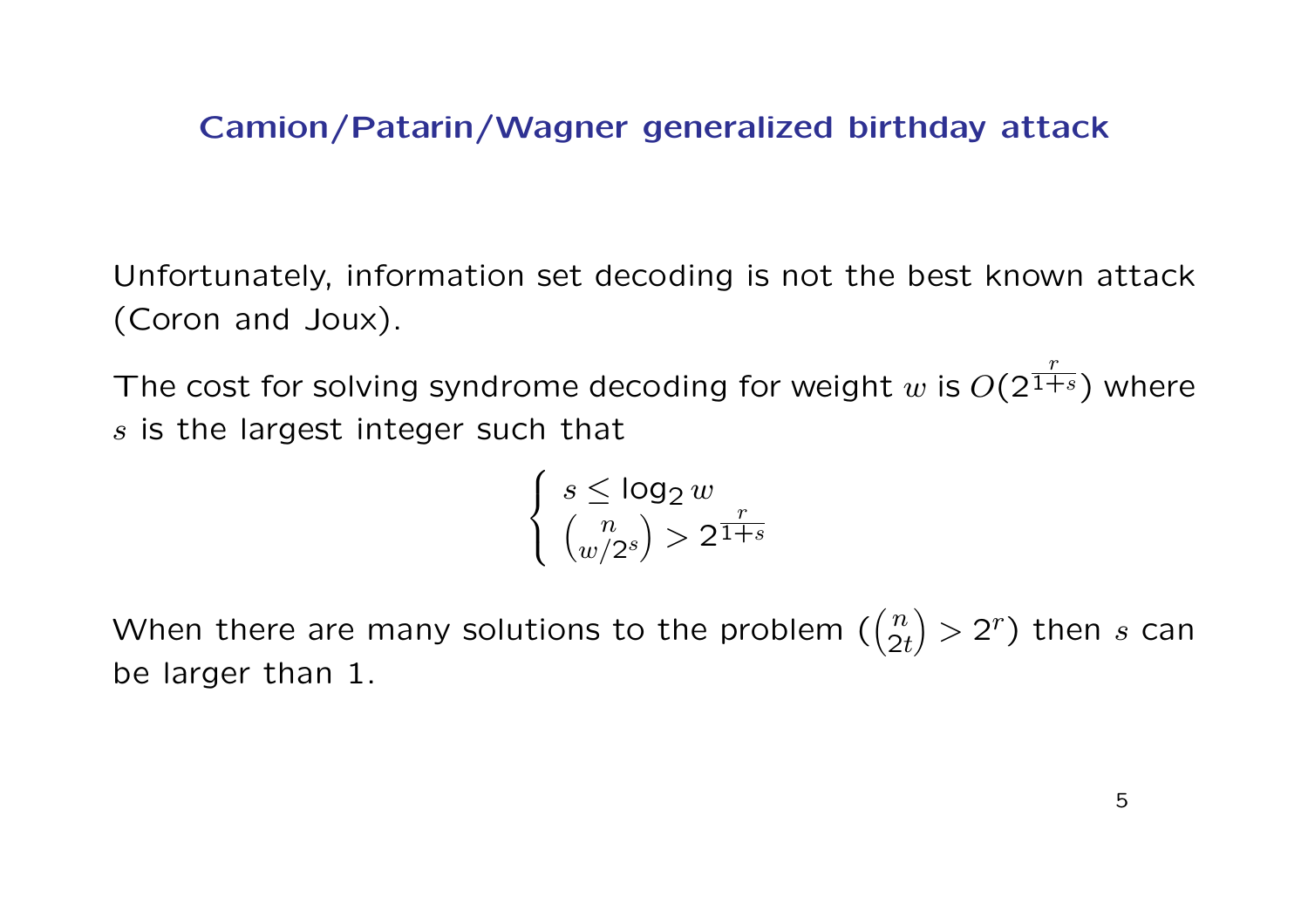# Generalized birthday attack

 $log_2(W F)$ 

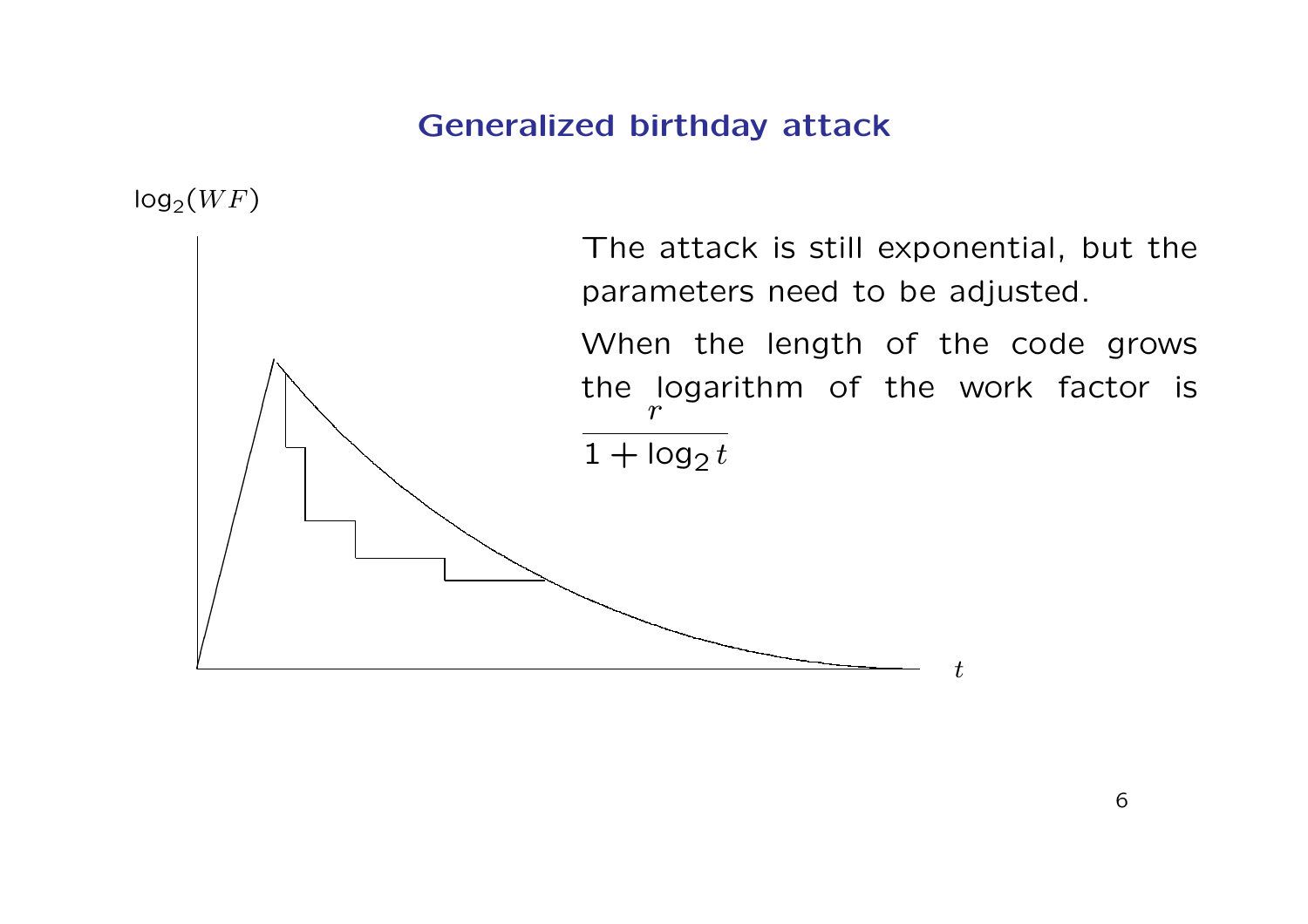# Implementation – The encoding problem



The mapping S is very fast and easy to implement, the encoding  $\phi$  is more problematic

- slow: counting techniques
- fast: source coding techniques
- very fast: regular words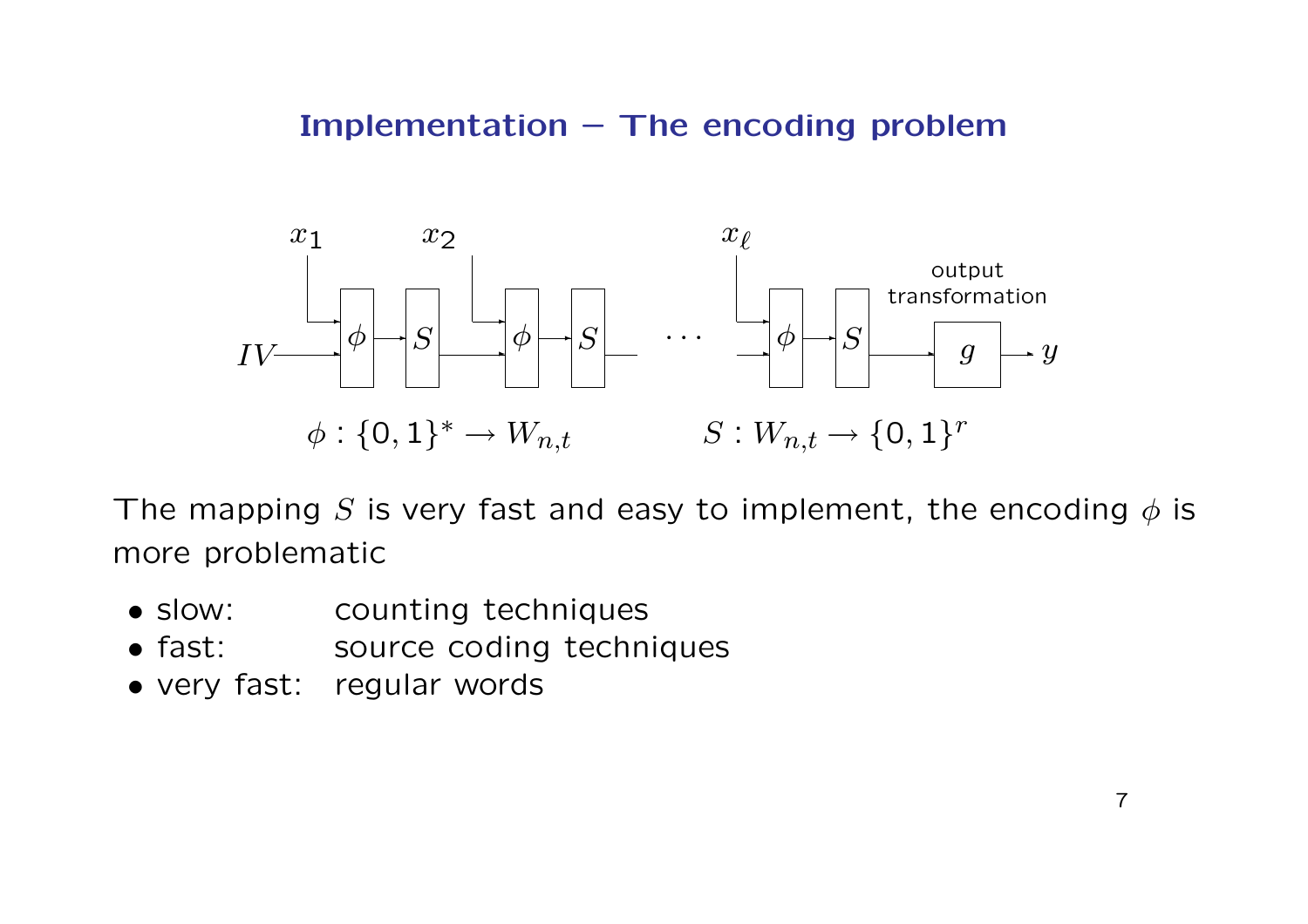#### Encoding of constant weight words

 $\bullet$  exact encoding: bijection between  $W_{n,t}$  and [0,  $\overline{a}$  $\overline{n}$ t ´ [

$$
(0 \leq i_1 < i_2 < \dots < i_t < n) \Leftrightarrow \left(0 \leq {i_1 \choose 1} + {i_2 \choose 2} + \dots + {i_t \choose t} < {n \choose t}\right)
$$

- source coding: variable length encoding of the strings of zeroes  $\rightarrow$  efficiency close to 1
- regular words: every bloc of  $n/t$  bits has weight exactly 1  $\rightarrow$  fast and easy to implement (particularly if  $n/t$  is a power of 2)  $\rightarrow$  efficiency is poor (i.e. fewer message bits processed each round)

| $n/t$ | $n/t$ | $n/t$ |                    |                    |
|-------|-------|-------|--------------------|--------------------|
| 1     | 1     | ...   | 1                  | $0 \leq i_j < n/t$ |
| $i_1$ | $i_2$ | $i_t$ | $0 \leq i_j < n/t$ |                    |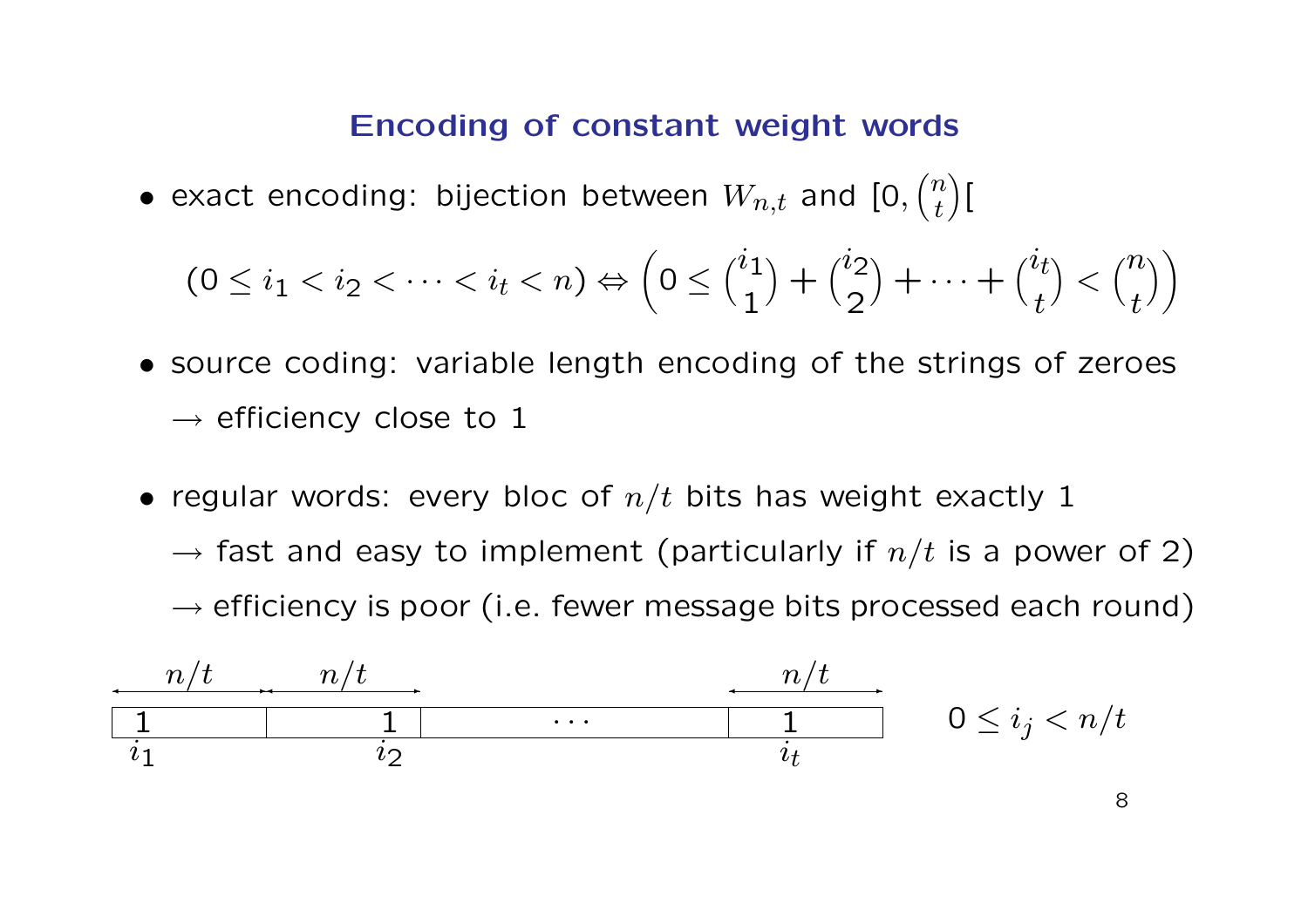# Security with regular words

- The general problem is still NP-complete
- Information set decoding is harder
- Generalized birthday attack is not harder

# Example of parameters:

|  |                                     |                                        |     | $r \mid n/t \mid t \mid  H $   input of $\phi$   bits/round   log security |
|--|-------------------------------------|----------------------------------------|-----|----------------------------------------------------------------------------|
|  |                                     | 320   256   42   3 Mbits   336 bits    | 16  | 80.                                                                        |
|  | 400   256   85   8 Mbits   680 bits |                                        | 280 | 80                                                                         |
|  |                                     | 480   256   170   20 Mbits   1360 bits | 880 | 80                                                                         |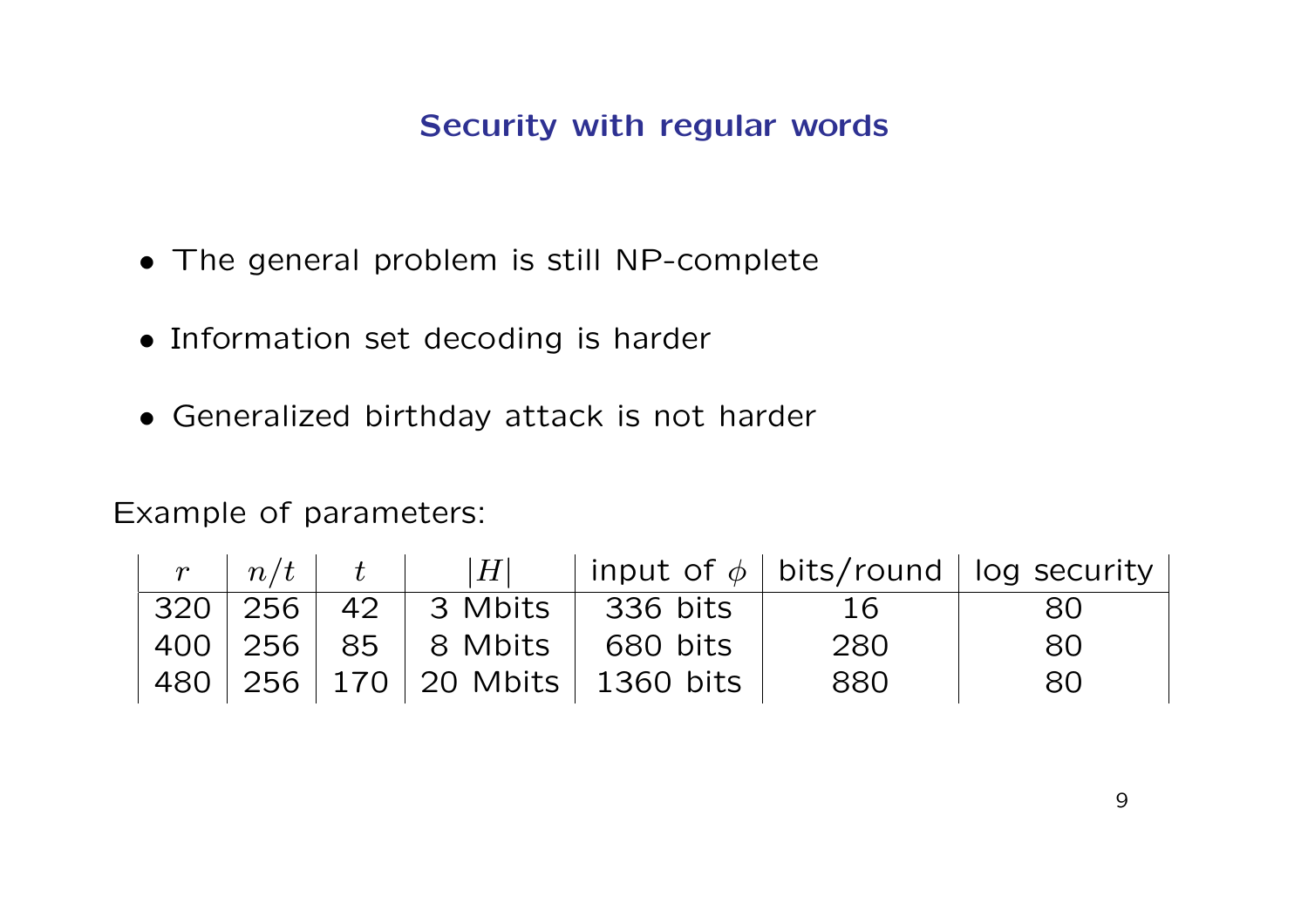#### Implementation with regular words

Let us take  $r = 400$ ,  $t = 85$ ,  $n = 256 \cdot t = 21760$ 

The matrix H is 400  $\times$  21760. The input of  $\phi$  is  $t = 85$  bytes



The output  $R_{i+1}$  is obtained by adding bitwise the columns of H indexed by  $a_j + 256 \cdot j$ ,  $0 \leq j < 85$ 

(without regular words, we could input 49 bytes of message each round instead of 35)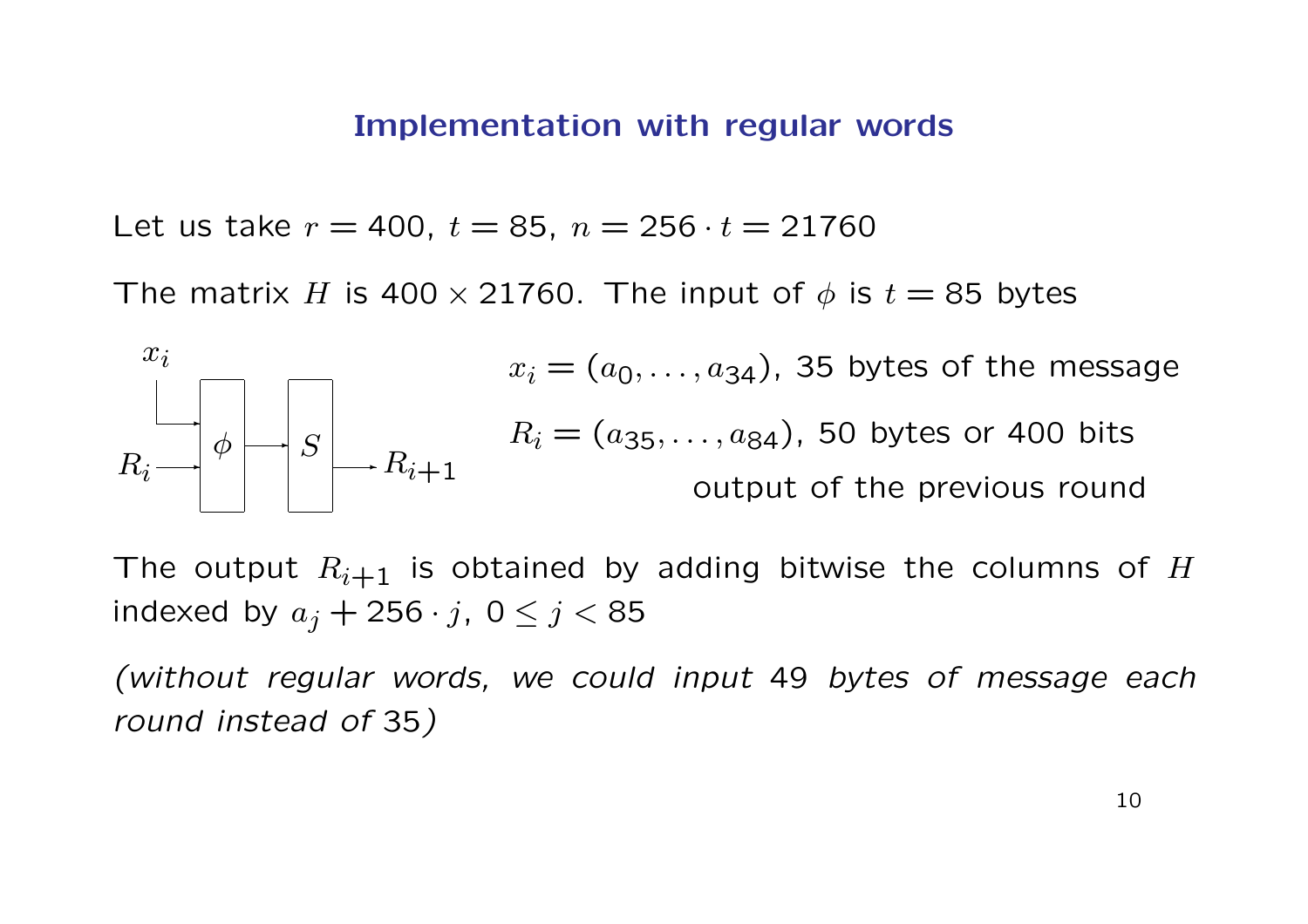# Getting rid of the matrix

Increasing the throughput of the algorithm is possible by increasing the size of  $H$ , if we do that storing and accessing  $H$  becomes more and more problematic.

Since  $H$  is a random matrix, we can choose it pseudo-randomly and generate its columns "on demand".

Instead of providing  $H$ , we will provide a mapping which generates its columns  $(f(i)$  will be the *i*-th column)

 $f: \{0, \ldots, n-1\} \to \{0,1\}^r$ 

Let  $e \in W_{n,t}$  with '1's in positions  $0 \leq i_1 < i_2 < \cdots < i_t < n$ .

We have  $S(e) = eH^T = f(i_1) + f(i_2) + \cdots + f(i_t)$ .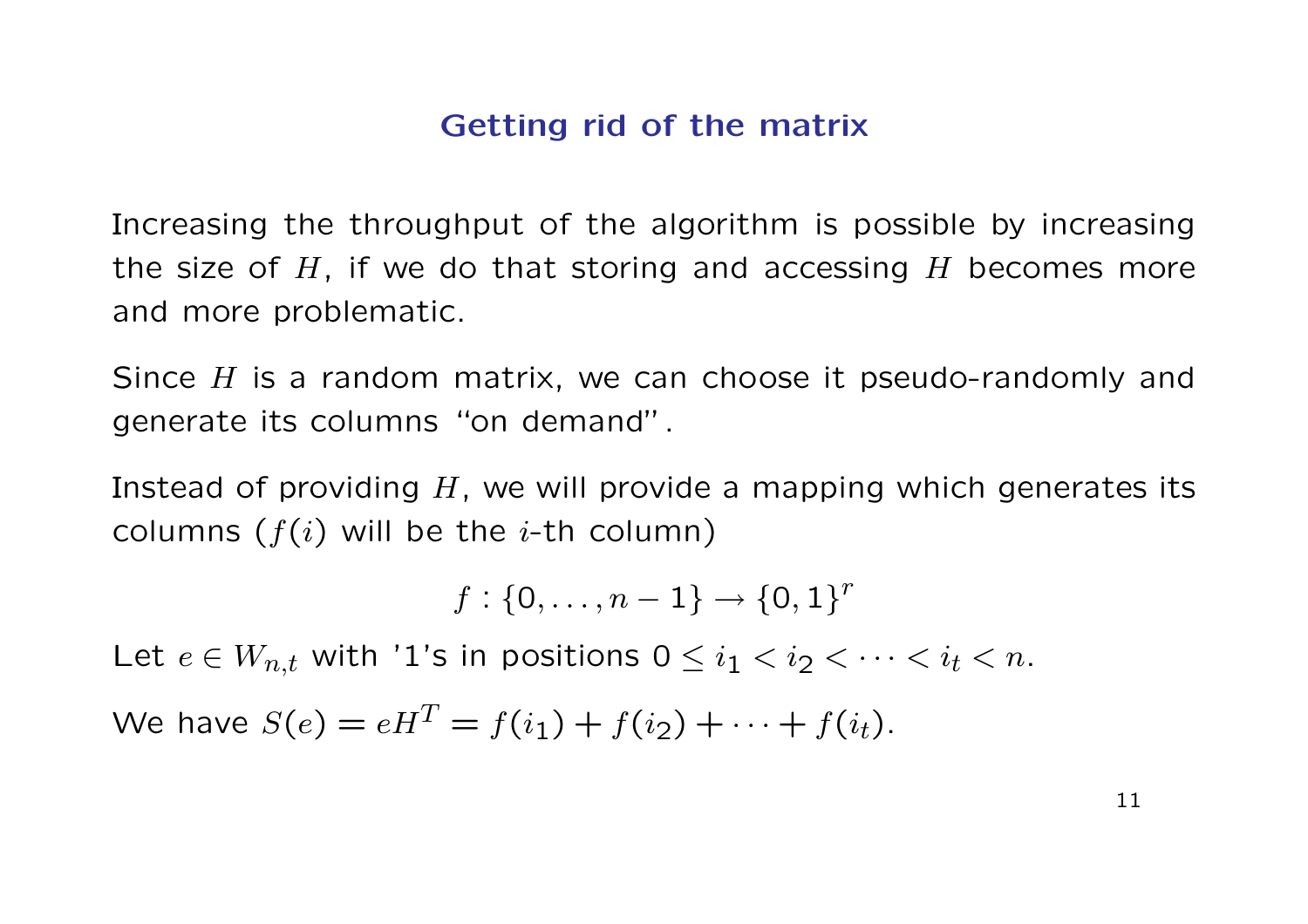# Virtual parity check matrix

Let  $n = 2^m$ , we have  $f: \{0, 1\}^m \to \{0, 1\}^r$ .

In addition to encoding and syndrome computing, everytime we iterate the compression fonction, we will make t calls to  $f()$ .

Those calls are likely to be dominant in the algorithmic cost, but, on the other hand, we have much more freedom on the parameters.

With regular words,  $t(m - log_2 t) - r$  message bits are processed at each iteration. For each call to  $f()$ , we process  $m - \log_2 t - r/t$  bits. If we let the parameters grow, the hash function will be almost as efficient as  $f()$  alone.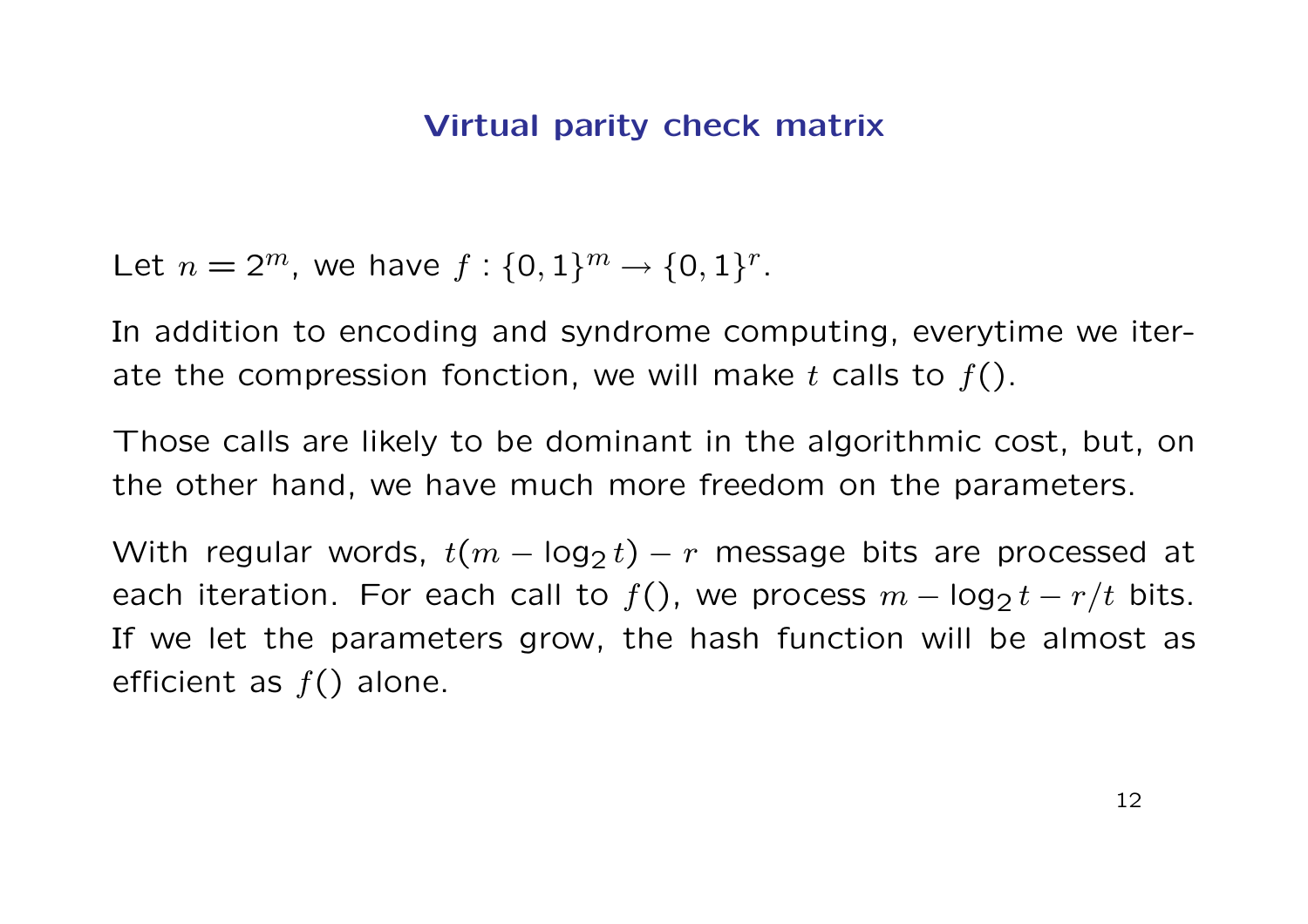## Virtual parity check matrix (instance)

We take  $t = 8$ ,  $r = m = 512$  and  $f()$  a one-way permutation

With regular words, the encoder  $\phi$  reads 4072 bits, and the syndrome function  $S$  outputs 512 bits. At each iteration we thus process 3560 bits of message



Security: the generalized birthday attack of order  $s = \log_2(2t) = 4$ applies. The security exponent is  $r/(1 + s) \approx 102$ .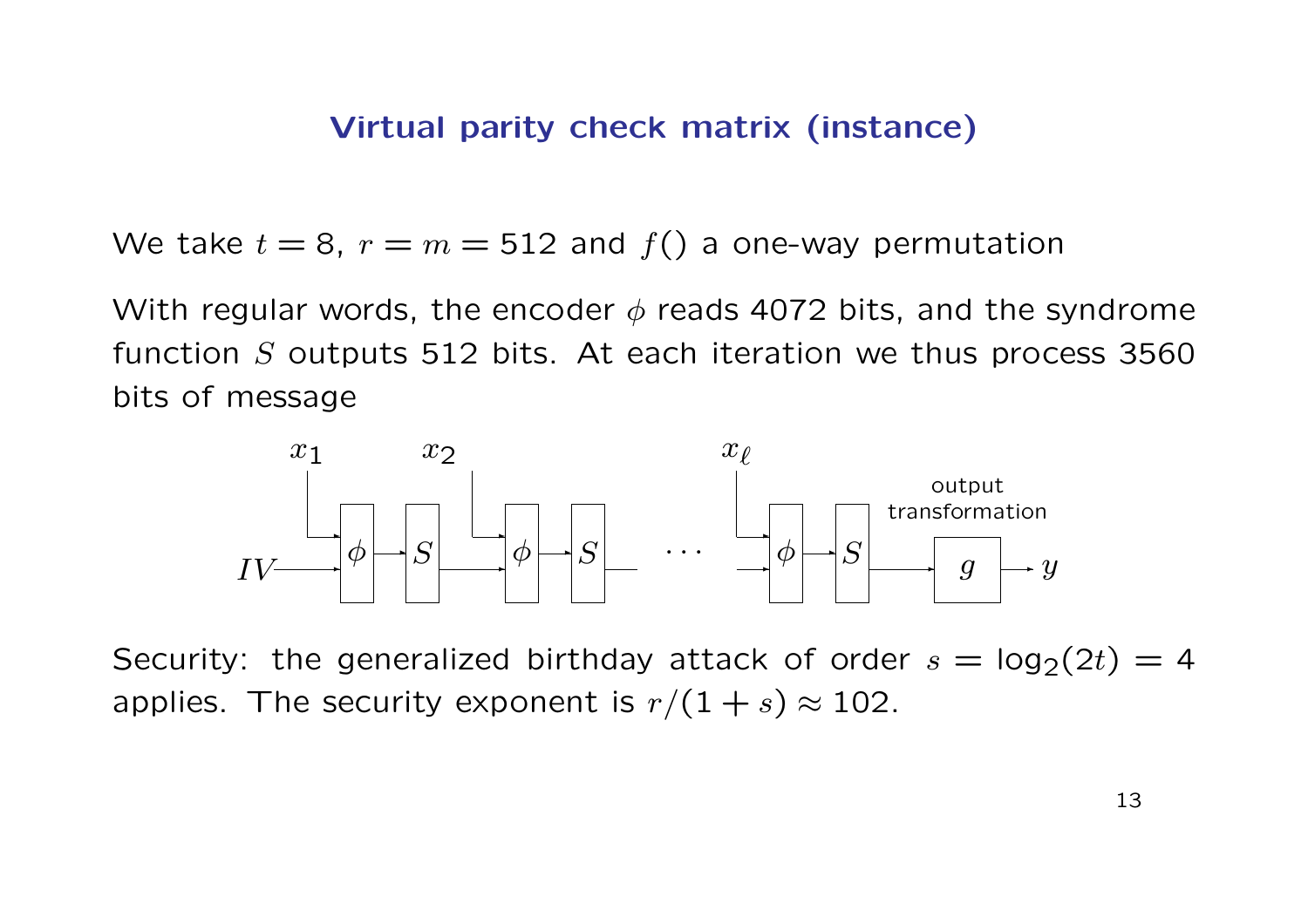# Virtual parity check matrix (conclusions)

The security of this construction needs to be discussed further. Assume we use  $f: \{0,1\}^m \to \{0,1\}^r$ .

The question is: "What is the weakest assumption we have to make on  $f()$  in order to obtain a collision-free hash function?"

Two observations:

- One must not be able to find  $w \leq 2t$  elements  $x_1, \ldots, x_w$  in  $\{0,1\}^m$ such that  $f(x_1) + f(x_2) + \cdots + f(x_w) = 0$
- If  $f()$  is (as strong as) a block cipher, we already have good constructions